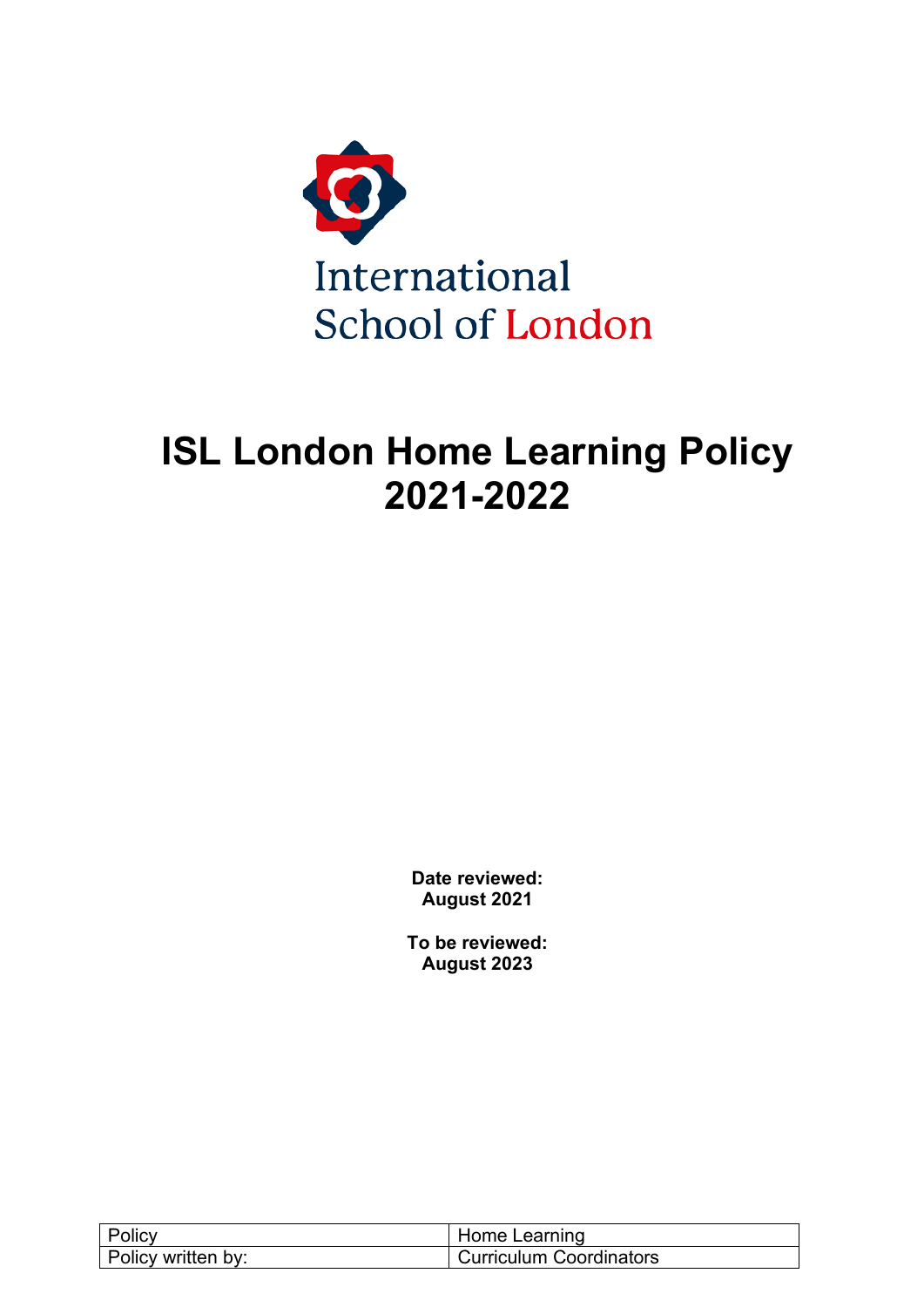| <b>Version Number:</b>   | Version 02                                |  |
|--------------------------|-------------------------------------------|--|
| Applicable to:           | Whole school                              |  |
| Approved on:             | August 2021                               |  |
| <b>Review Cycle:</b>     | 2 year                                    |  |
| Date of Next Review:     | August 2023                               |  |
| <b>Related Policies:</b> | Teaching and Learning, Assessment,        |  |
|                          | <b>Reporting, Departmental Agreements</b> |  |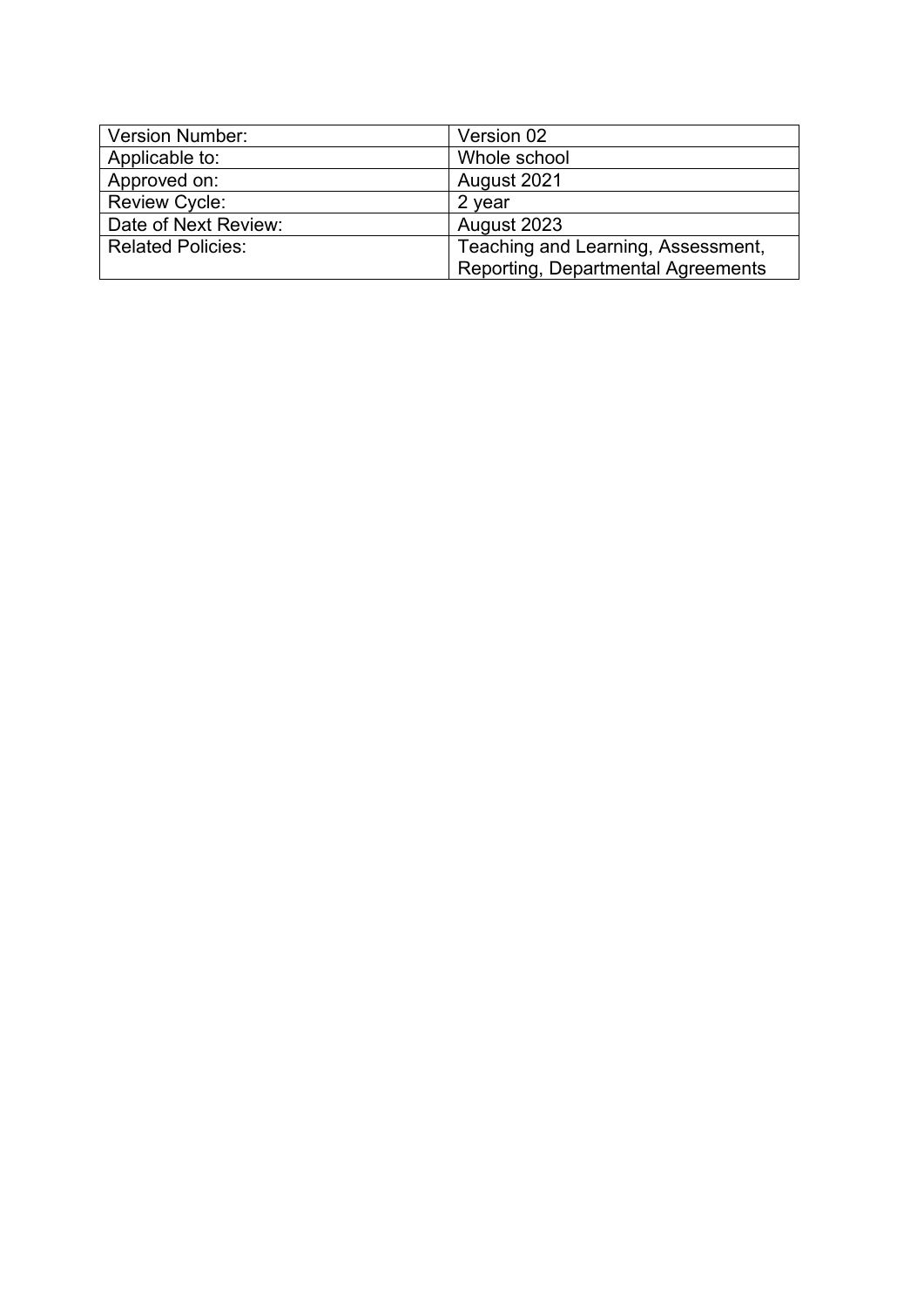## **ISL London Home Learning Policy**

#### **Rationale**

At ISL, we recognise that home learning is a valuable part of schooling as it allows for practising,extending, enriching and consolidating work done in class. It also encourages students to develop important approaches to learning, such as planning and organising their time, and identifying and using information resources appropriately. Additionally, it provides an opportunity for students to develop and establish habits of study, concentration and self-discipline.

The best home learning tasks exhibit these five characteristics:

- 1. **Purposeful**  home learning is meaningful and instils a sense of competence and confidence. The task has a clear academic purpose directly connected to learning objectives.
- 2. **Efficient**  home learning is designed and assigned to meet thelearning objectives.

3. **Flexible** – home learning is flexible and differentiated to challenge learners with avariety of needs and abilities.

4. **Relevant** – home learning tasks promote ownership by offering choices within theassignment or assignments. In many cases it is good practice to give opportunities for the learners to set their own home learning tasks.

5. **Appealing** – The task engages the learner.

## **Home learning in different sections of the school**

The amount of home learning and the students' accountability for managing their home learningschedules increases as students move through the school.

Learners are all different and may take shorter or longer times to complete the same or similar assignments. Many factors determine how long any given task may take a student, among them:reading speed, amount of preparation done in class, and a student's knowledge base and skill level.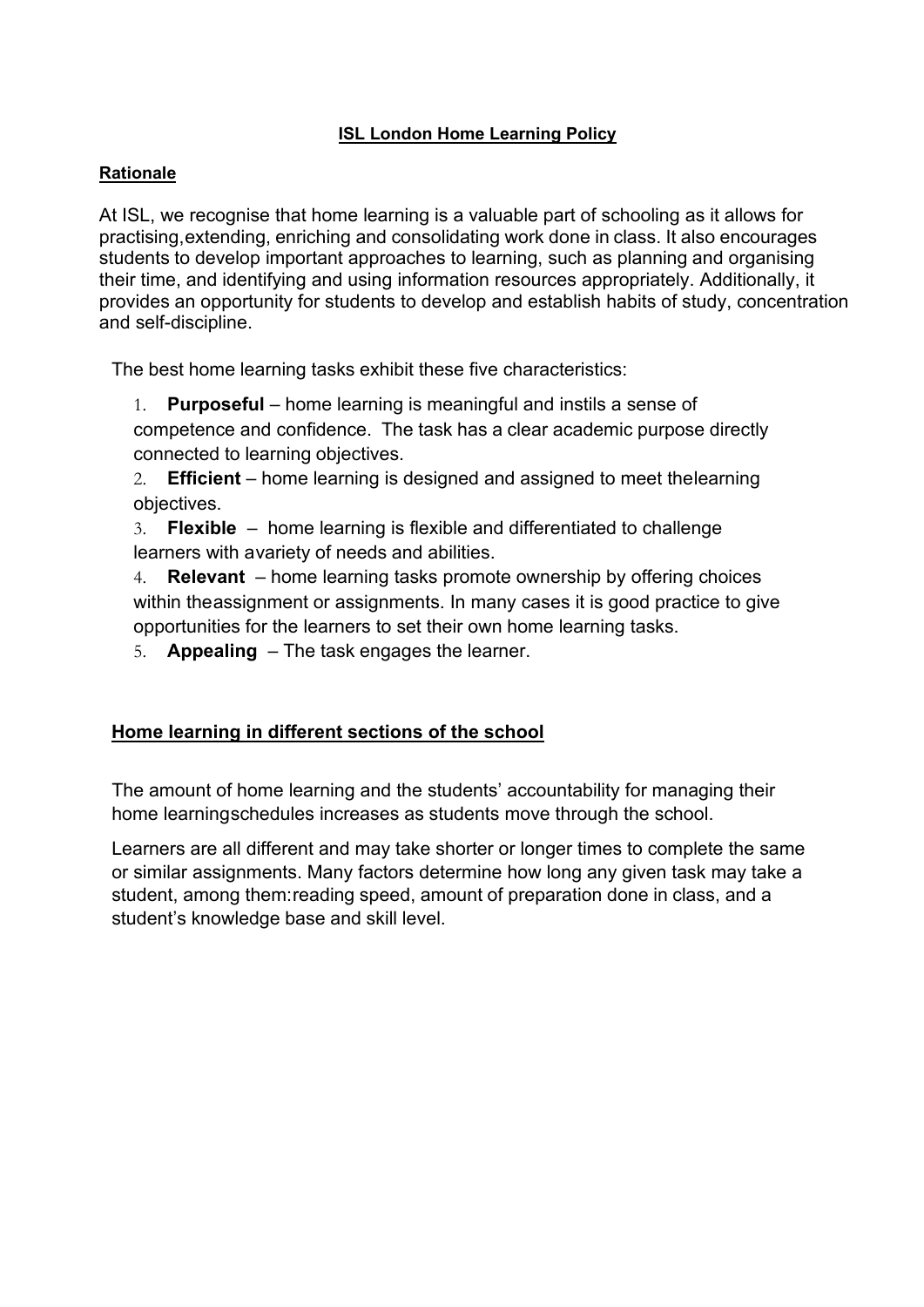Also, students with significant EAL challenges or skill deficits may require more time on averageand may need support outside of school.

# **Responsibilities**

**Teachers** 

- Inform students and parents of their home learning routine and expectations
- Regularly check books/student planners
- Assist the students to keep a record of any home reading as appropriate to age
- Differentiate home learning tasks to challenge students according to their individual needs and abilities
- Assess home learning promptly, giving constructive feedback and encouragement and using home learning to provide prompts, guidance and structuring further learning.
- Follow up with suitable action if home learning has not been completed, inform parents,pastoral and support staff as appropriate and as indicated in the school's communications and guidance policies.

## **Students**

- Develop organisational skills by planning short and long-term assignments and self- starting; meeting deadlines; plan strategies and take action to achieve academic goals; keep aweekly planner as appropriate; learn how to learn through study and review methods.
- Develop affective skills by practicing focus and concentration; overcoming distractions; demonstrating persistence and perseverance; managing strategies to reduce stress and anxiety.
- Develop reflection skills by considering the content of home learning and study; developtheprocess of learning.

# **Parents**

- Monitor the student's workload
- Foster in the student the dispositions of resilience and perseverance, through encouraging when appropriate, reflecting on the learning process with the student whether the outcome of a task is successful or not, and by encouraging the student to not give up when faced with a challenge.
- Ensure the student has a quiet and dedicated location to conduct their studies.
- Communicate with the homeroom teacher/tutor if they are concerned about the student'sprogress and/or well-being

# **Primary School Home Learning**

# **Background and Principles**

In the Primary School, we believe that home learning should support, extend, and consolidate the learning that is covered in the classroom. We see home learning as a way of supporting children in developing self-discipline, independence, and the ability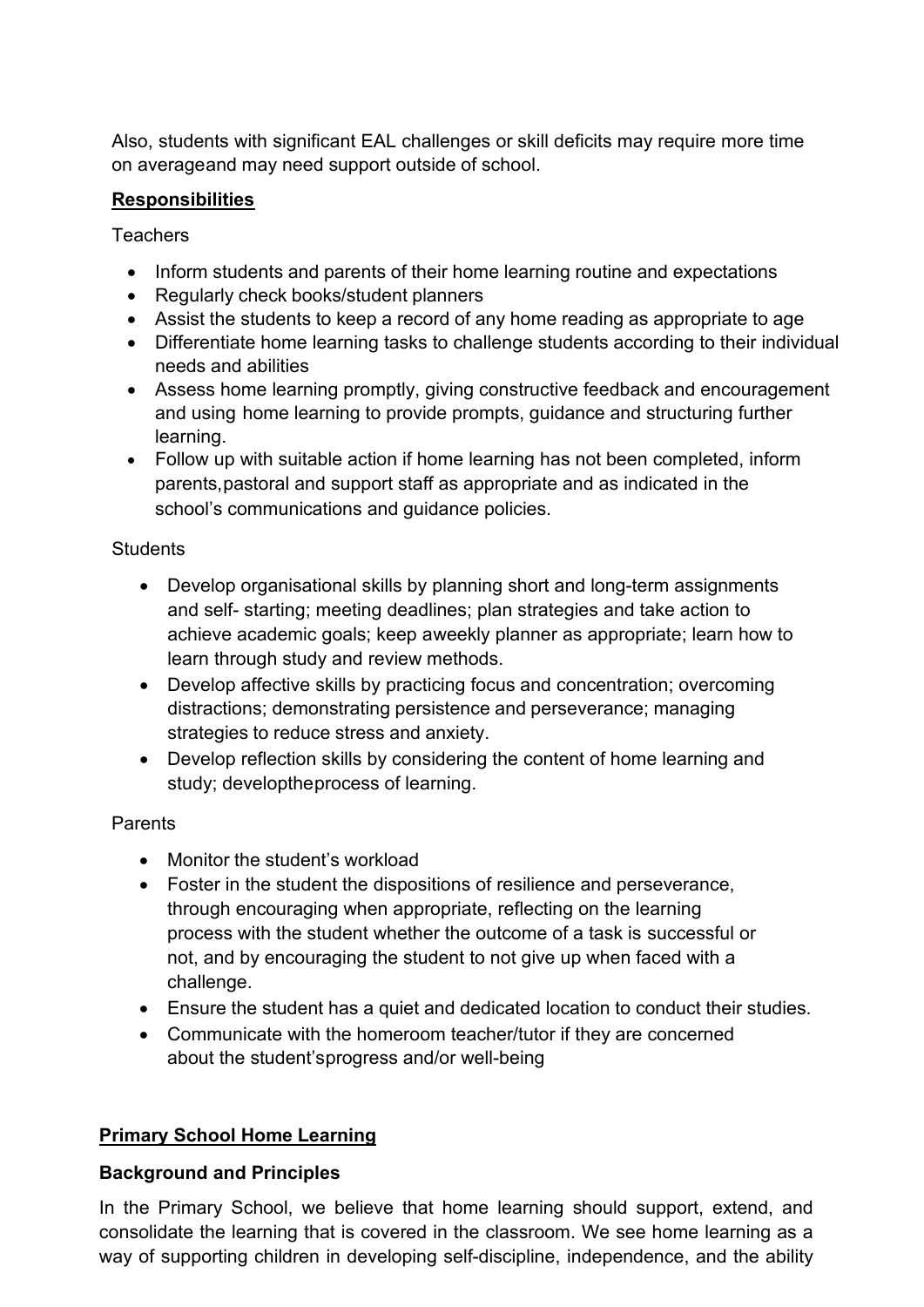to take responsibility for their own learning. With this in mind, we recognise that home learning is most effective for our young learners when tasks maintain a healthy balance between school and home.

## **Key Features**

The amount and difficulty of home learning tasks will be tailored according to the child's age and ability. Home learning tasks will be communicated by each homeroom teacher; these may vary from class to class.

| <b>Grade Level</b>             | <b>Reading</b><br>(suggested minutes per day in<br>any language) | <b>Total Minutes Per Day</b><br>(not including reading) |
|--------------------------------|------------------------------------------------------------------|---------------------------------------------------------|
| KG                             | At least 10 minutes                                              |                                                         |
| G1                             | At least 10 minutes                                              | From January<br>At least 20 minutes                     |
| G <sub>2</sub>                 | At least 15 minutes                                              | From October<br>At least 30 minutes                     |
| G <sub>3</sub>                 | At least 20 minutes                                              | From October<br>At least 30 minutes                     |
| G4                             | At least 20 minutes                                              | From October<br>At least 35 minutes                     |
| G <sub>5</sub>                 | At least 20 minutes                                              | From October<br>At least 40 minutes                     |
| <b>Mother</b><br><b>Tongue</b> | Incorporated as part of the daily<br>reading noted above         | 1 written assignment for<br>Thursday-Tuesday            |

- We recommend that daily reading of self-selected texts should be a part of every student's home learning and in whichever language the student chooses. Reading at home is an excellent means of developing thinking skills, increasing fluency, developing language skills, and helping children develop their confidence with their reading. Reading could involve the student reading alone, reading to their parents, parents and child reading together or taking turns to read, or the parent reading to the child (especially for young learners who are just learning to read). Teachers will ensure that 'just right' books are available to take home.
- Additional homework assignments may include relevant, authentic connections to the Units of Inquiry or to subject-specific areas such as Math or Language. In some instances, it may be set for particular students who would like to extend their learning in a certain area, for instance, through online math games. In these instances, home learning tasks will be individualised, purposefully planned, and timely feedback will be provided in return.
- Parents can support their child's home learning in various ways, such as by providing students with a suitable place in which they can work and by discussing various aspects of their homework. Parents can also enrich their child's learning through family activities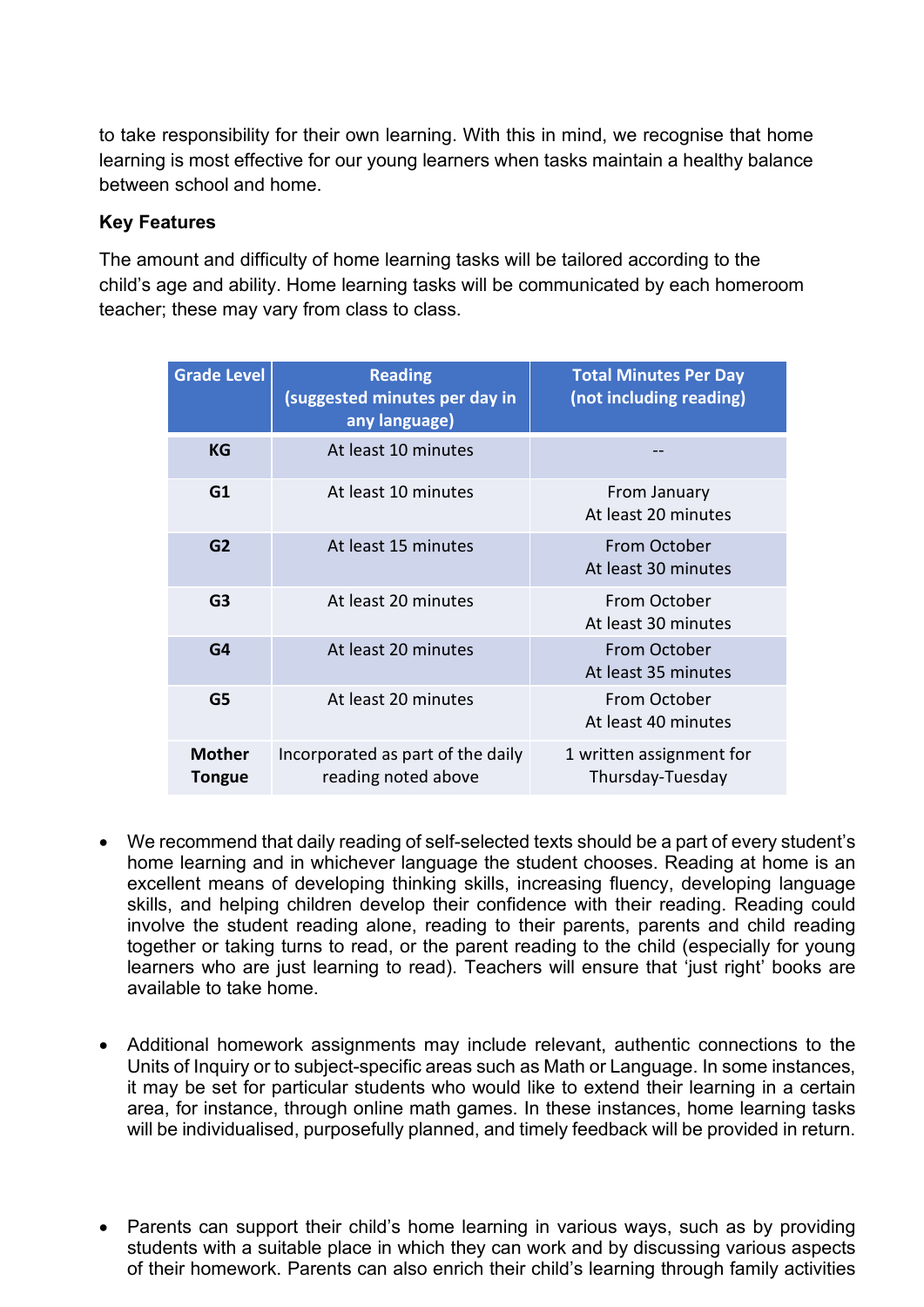such as visiting libraries, museums, etc., playing games, researching a topic for fun together, etc.

#### **Middle School Home Learning**

#### **Background and Principles**

The vision on home learning in the middle school is that home learning is matched to thecontent progression of lessons, and is immediately relevant to learning.

Home learning should:

- Enhance the work done in class and allow time for extra practice of new skills andconcepts.
- Be designed to be constructive, challenging and interesting.
- Be set to fit into a reasonable amount of time so that it is achievable within areasonable time and students do not feel over-loaded or discouraged.
- Be assessed promptly (within two weeks) and constructive feedback given to students.
- Be manageable for both teachers and students.

Middle school teachers will:

- Inform students and parents of their home learning routine, and employ ManageBac as the main platform of communication regarding home learning andassignments.
- Make sure the instructions on ManageBac are clear, so that they can be understoodby any student who may have missed the lesson in which the instructions were given; understanding that their audience includes the students themselves, as well as their parents.
- Include drafts and due dates to assist the students in learning to plan short- andlong-term tasks.
- Include a time frame; after which time the students have permission to stop, even ifthe work is not completed.
- Assess home learning promptly, giving constructive feedback and encouragement.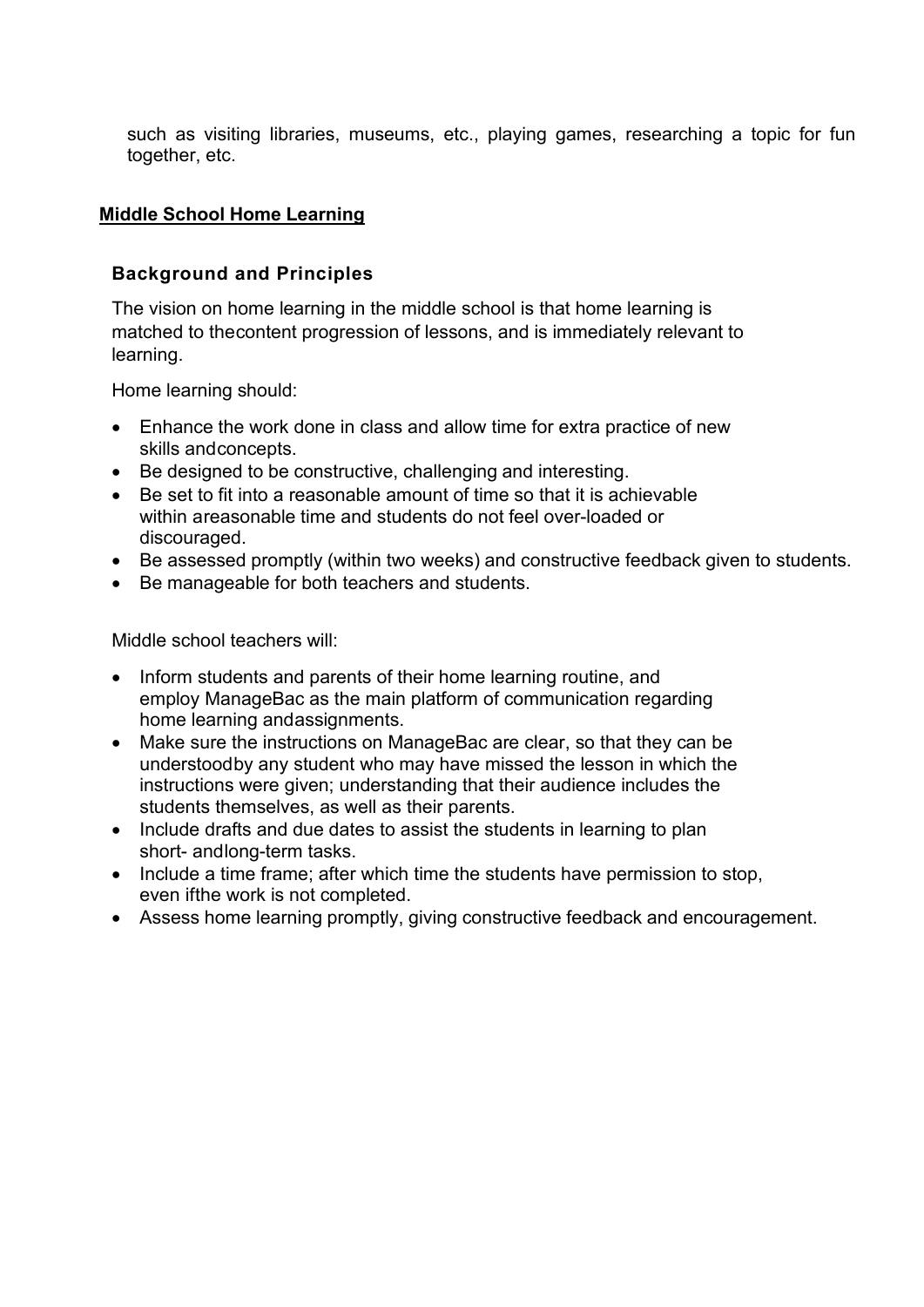- Adjust home learning requirements to suit the needs of individual students; takinginto account learning styles, EAL and SEN, such as dyslexia and processing speed.
- Follow up if home learning has not been handed in and inform parents and the Homeroom Teacher / Tutor if the 'problem' persists; and explore if the heart of the problem is an Approaches to Teaching and Learning issue, rather than a behavioural issue.

# **Middle School Expectations**

#### **Grades 6 to 8**

Excessively easy or excessively demanding home learning – either in terms of duration or difficulty should not be set as this will have negative consequences for student learning. It isdifficult to be precise over the duration of home learning and a guide of about 1 hour per evening (3 hours at weekends) to be set at a ratio of about 15 minutes per lesson (e.g. a subject at 2 hours per week, should be supplemented by about 1 hour of home learning per week) has been used. Written home learning should be set and marked at least once a week in every subject and all marks should be recorded in an easily understood manner in the ManageBac gradebook.

## **Grades 9 and 10**

Excessively easy or excessively demanding home learning – either in terms of duration or difficulty should not be set as this will have negative consequences for student learning. It isdifficult to be precise over the duration of home learning and a guide of about 2 hours per evening (3-4 hours at weekends) to be set at a ratio of about 20 minutes per lesson (e.g. a subject at 2 hours per week, should be supplemented by about 1 hour 20 minutes of homelearning per week). Written home learning should be set and marked at least once a week inevery subject and all marks should be recorded in an easily understood manner in the ManageBac gradebook. In Grades 9 and 10 it is understood that project work and revision will add to the overall amount of time students will need to spend at home on school work.

The parent handbook sets out a brief summary of these guidelines and a route forany parent concerns about home learning overload or nonassignment.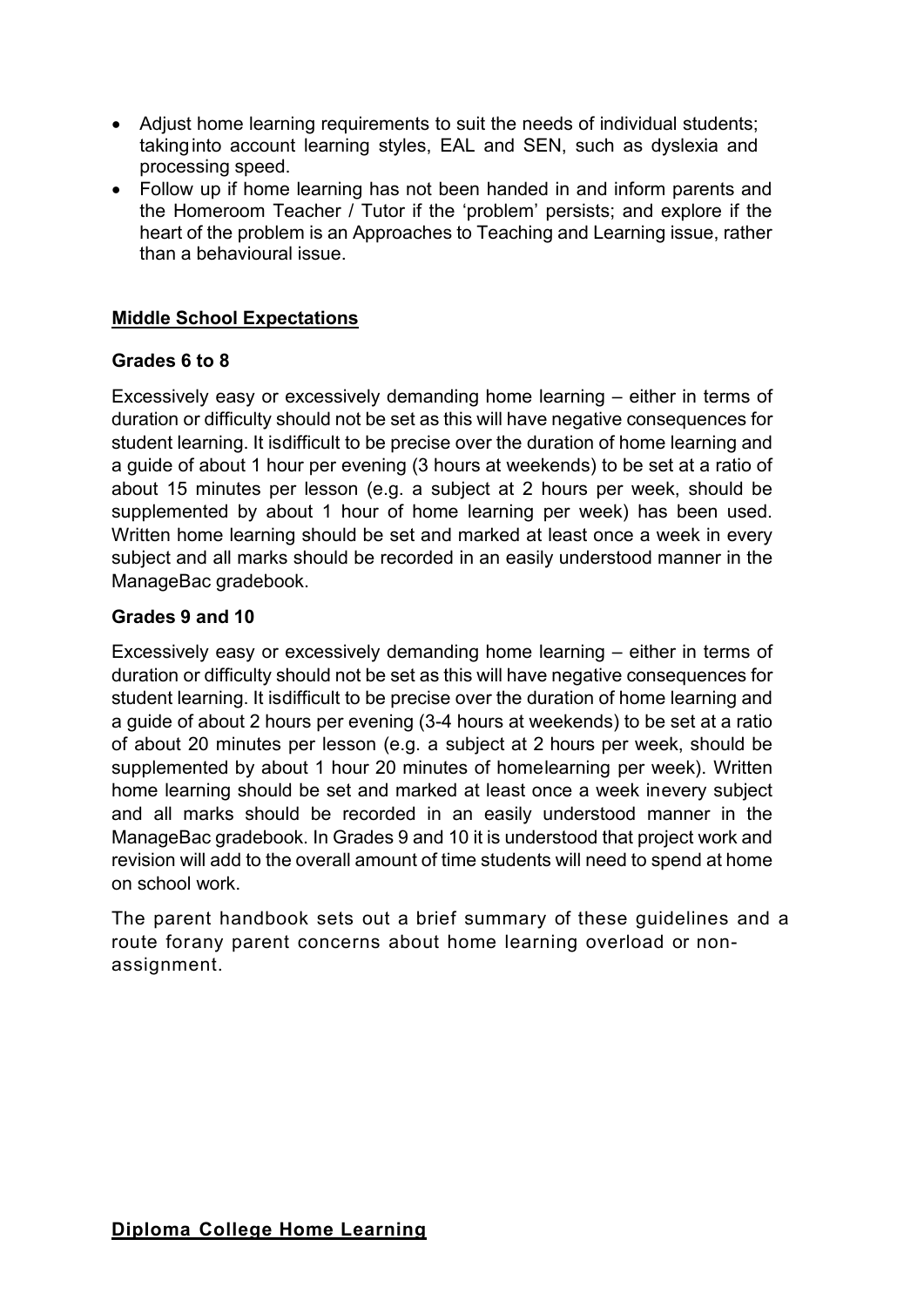# **Background and Principles**

Home learning is an important aspect of the educational process. It represents an increase in "timeon task" and can be considered valuable for post-16 students where it:

- helps students to make more rapid progress in learning
- allows students to develop the practice of working independently.
- encourages work at home in the quiet and private conditions needed for creative andthoughtful work of all kinds
- stimulates further reading and research
- allows valuable practice of skills learned in the classroom.
- allows students to prepare effectively for learning in the next lesson as part of a 'flippedlearning' approach
- allows students to use materials and other sources of information that are not alwaysavailable in the classroom.
- involves parents and others in the students' work for their mutual benefit.
- gives opportunities for long-term research and other work.
- forms a link with the methods of study important to success at higher levels of education

# **The Nature of Home Learning in the College**

The assignment of home learning is the responsibility of the class teacher. Besides being well planned and of suitable duration, home learning should:

- have a definite purpose and be part of the planned curriculum
- be in a variety of forms (research, written work, reading, projects, revision, on-line tasks)
- be within the capabilities of the student, while sometimes offering opportunity to extendand enrich learning in the classroom
- be differentiated to meet specific student learning needs as indicated on IndividualEducation Plans
- reinforce and extend class work in progress, or prepare students for tasks to be carried outin class where appropriate
- be clearly explained and recorded on ManageBac
- be followed up, acknowledged, marked and given credit where appropriate and in a timely fashion

In the Diploma Programme, there will be periods of time where the students will have many deadlines to meet. It is therefore vital that students plan well for the whole course and consider how they will approach extended tasks such as coursework in order to avoid leaving too much to do near deadlines.

While teachers retain the responsibilities for home learning, there is a needfor greater flexibility and room for negotiation between students and teachers (particularly for longer projects involving coursework toward assessment). In addition to home learning that is setin a structured and time-limited way, students need to continually review class work in preparationfor final external examinations. Students are supported through coaching in time management skills through the College guidance programme and curriculum overviews are developed to assist them with their personal management of their studies.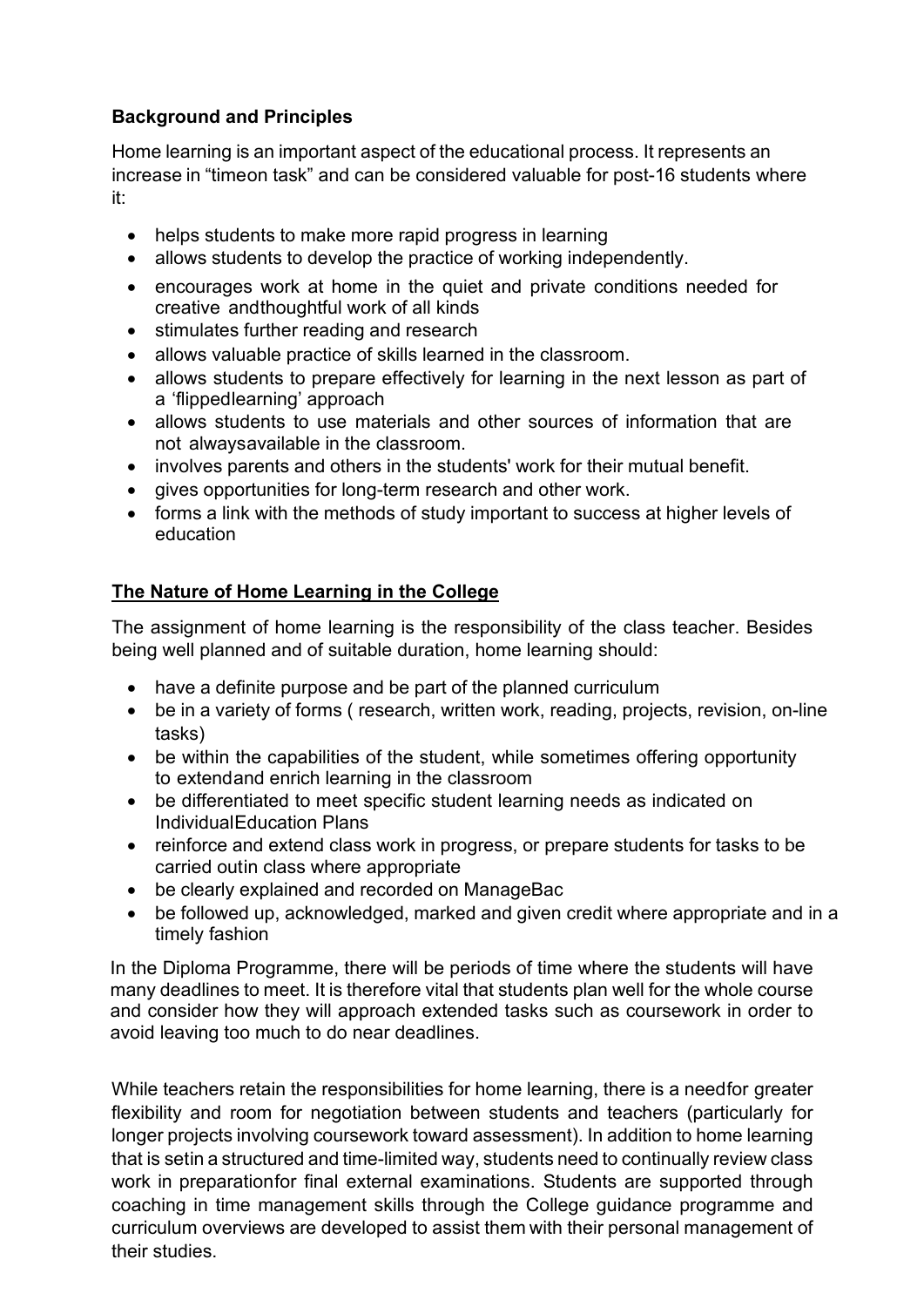College students have study periods as part of their timetable and they should ensure that they usethese wisely in order to complete tasks.

## **Assessment of Home Learning in the College**

The completion of home learning should always be checked by the class teacher. Students will not see the value of completing home learning if it is not checked and if they are notgiven appropriate feedback.

A range of assessment techniques can be used to check home learning and these are set out in the school Assessment Policy. These include:

- Teacher marked work where quality written feedback is given to the student.
- Peer assessment
- Self-assessment
- Oral feedback.
- Presentations.

Appropriate records of assessment should be kept for home learning, usually in the form of assignments set in ManageBac

Where home learning is assessed and the grade may contribute to a summative semester grade, home learning should be subject to the checks as given in the ISL Academic Integrity policy.

## **Responsibilities**

The IB Diploma Coordinator will:

- Monitor the quality of home learning tasks set including ensuring thattasks take into account students' individual language and learning needs.
- Monitor assessment methods used for the checking of home learning and ensure thatappropriate records are kept and that these are consistently applied.
- The Tutor and Head of Student Welfare will:
- Liaise with parents and teachers regarding home learning issues.
- Help students who are having issues completing home learning to the best of their ability.
- Ensure that college guidance procedures are followed where effort or production fallsshort of college expectations.

The Head of Department will:

- Ensure that home learning set within their department conforms to the expectations setout in this policy.
- Monitor the quality and frequency of set home learning tasks.
- Monitor the quality of feedback given to students for home learning tasks.
- Follow up with teachers regarding issues arising with individual students and